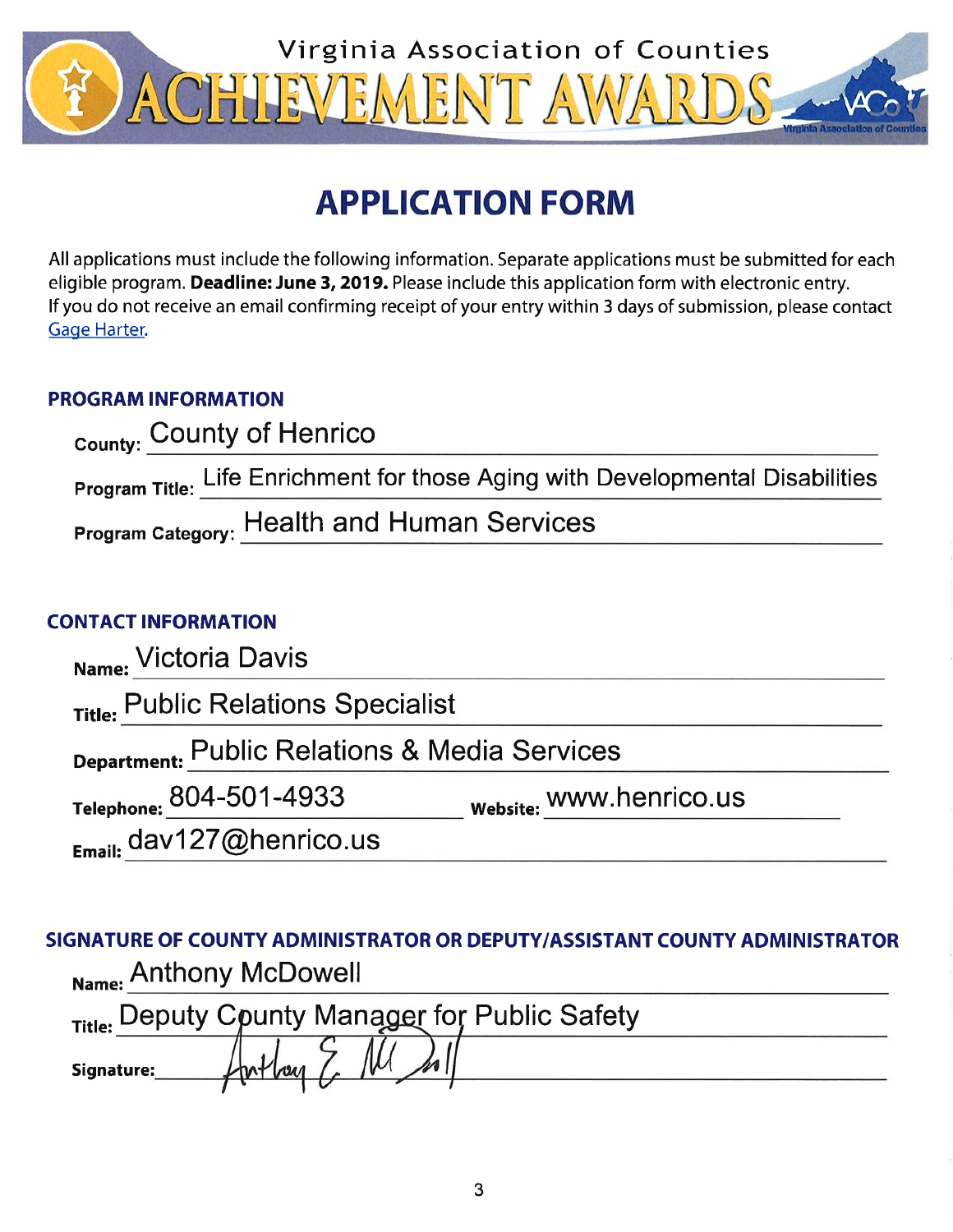#### **Program Overview**

Since 1985, the Life Enrichment program (LEP) has served individuals with intellectual disabilities who have high personal care needs and who were interested in learning and experiencing their community. As the individuals aged and their needs changed, it became clear that the program needed to change too. Since 2016, the Life Enrichment Program has made a commitment to support individuals to age in place. The program focuses on providing person centered services for individuals who are aging with Intellectual Disabilities accommodating the physiological and psychological changes that occur in these individuals. Many individuals with Down Syndrome experience dementia symptoms starting between ages 40 - 50 years. The program focus was changed to allow these individuals to attend with their friends as long as they are physically able and to assist with their more intensive need for activities focused on maintaining skills and more intensive personal assistance.

#### **Problem/Challenge/Situation Faced by Locality**

The average life expectancy for people with a developmental disability was 22 years in 1931, compared to 62 years for the general population. Now, average life expectancy is 70 years for most people with developmental disabilities, quickly approaching that of the general population. As these individuals have aged, many begin demonstrating behavior that is seen with dementia or Alzheimer's as early as age 40-50. Recent studies have shown that as many as 90% of individuals diagnosed with Down's syndrome (one type of developmental disability) will experience Alzheimer's-like symptoms. Programs for individuals with developmental disabilities are often large, noisy and very "busy" with activities ranging from work to sports to community. Individuals began to indicate their dislike of noise and were often unable to manage what had previously been routine for them. In the past, individuals would choose to leave a familiar setting due to their inability to be active, often staying at home and declining rapidly. As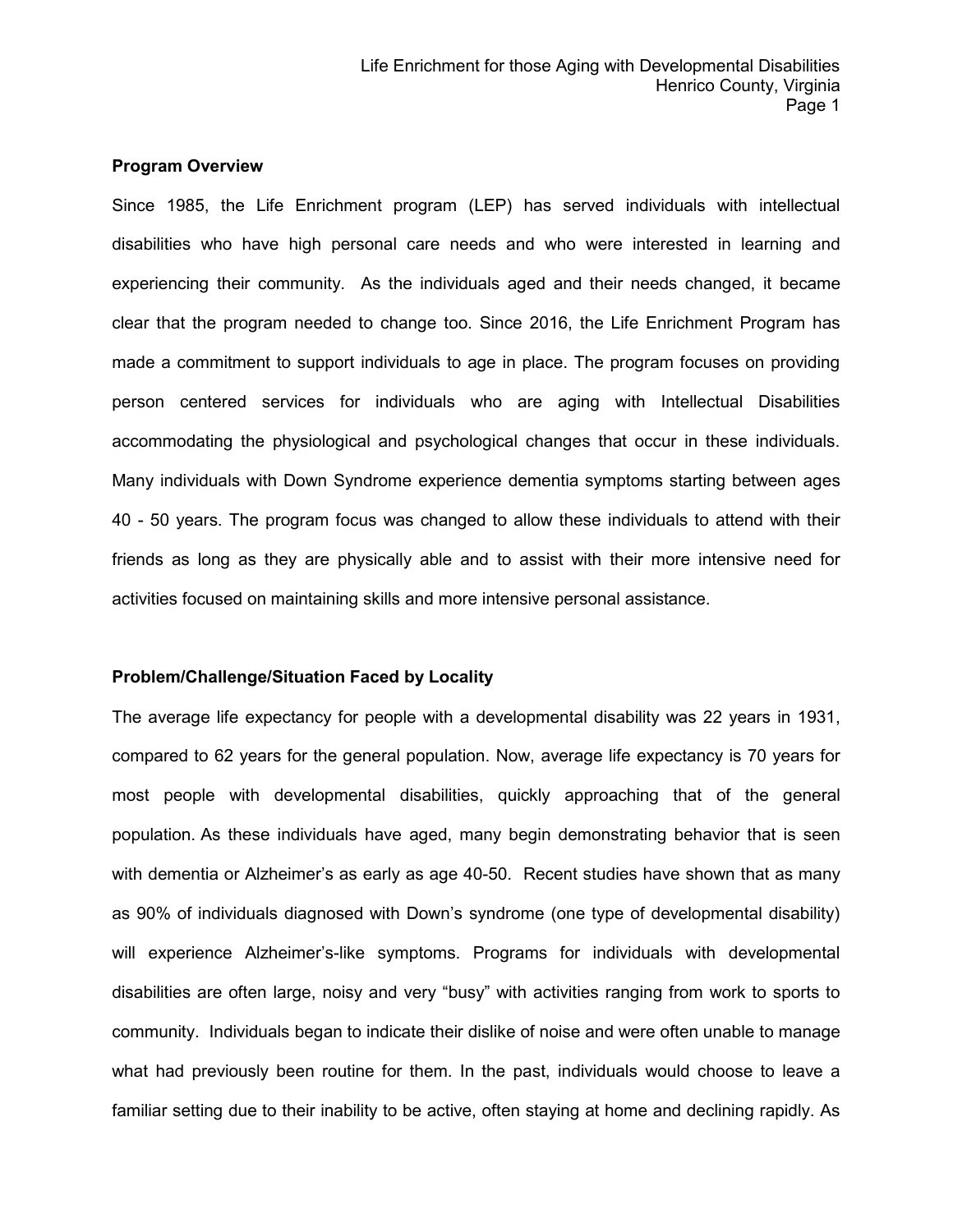more individuals expressed the need for retirement services, our agency began to change the focus of the program. It was determined that individuals who could stay where they are familiar, allows them additional support with people they know and decreases the impact of change and the speed of their decline.

Our philosophy for working with these individuals is to provide services until they are no longer able to benefit from the supports provided, while recognizing that engagement in activities leads to longer lives. This is commonly called helping a person "age in place". The number of individuals we serve aging into this group went from just a few to now almost 20 individuals. The focus of one program changed and the ideas were adopted within other parts of the programs to assist all aging individuals.

#### **How Program Fulfilled Awards Criteria**

The program is innovative in that we did not reinvent the wheel, however, we did identify ways to change the services already provided to better meets the needs of the individuals we serve. Many traditional day programs simply move people out of their programs when the needs get too intrusive or they do not meet all of their needs. The LEP Aging program actually changed our environment, our activities and our staff knowledge without changing the basic familiar place and people that interact with these individuals.

The program partnered initially with the local Alzheimers Association and continues to utilize their resources. We coordinate with the Area Planning and Services Committee on Aging and Disability to ensure we are trained and current on the most innovative practices available. We encourage partnership with each individual's family and support system such as their group home provider, to ensure that we are all working together and using similar techniques with the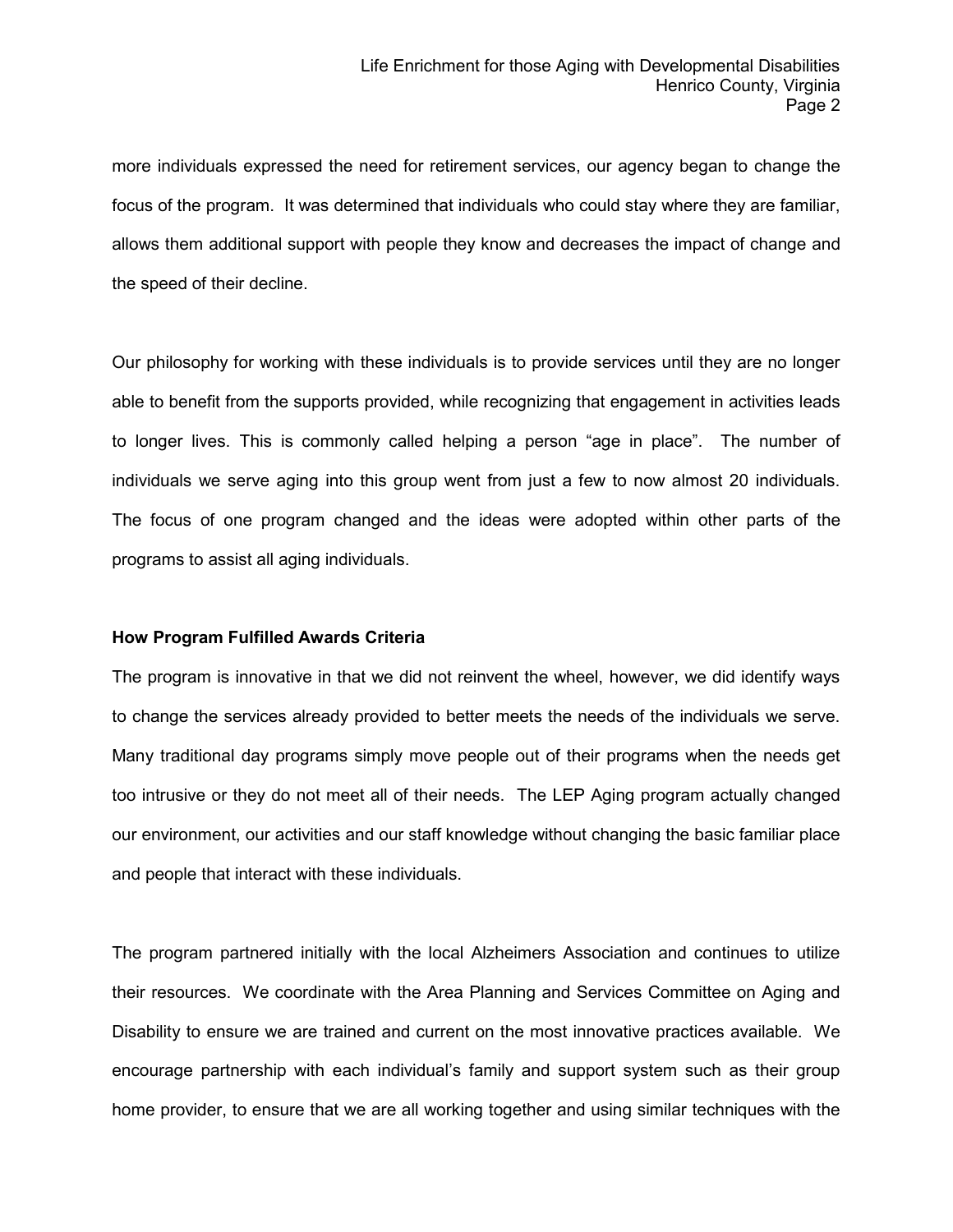individual. This allows the individual to feel more comfortable and remain familiar with what is expected in all of the places they associate and where they live.

This model is easily replicated and can be adopted by other providers or localities.

#### **How Program Was Carried Out**

Our current staffing is 3 full-time training specialists, 2 full-time training assistants and 2 parttime training assistants in order to maintain no more than a 3 to 1 client to staff ratio. Activities occur with small groups, normally 3 to 5 individuals or one-on-one and at times, 2 staff with one client. Our current capacity is 15 individuals.

Staff partnered with the local Alzheimer's Association to provide training for staff throughout the region supporting individuals with Intellectual Disabilities as they age. Training included symptoms and triggers, behavioral concerns, providing routines and structures, environmental guidelines and providing care. Each staff member completed at least one full day of training and receive refresher training annually. Based on the training, the environment in LEP has been designed to support these individuals to include lighting, music, sound control, and encouraging environmental efforts. The Program also provides comfortable chairs and extra staffing to ensure health and safety. Individualized care is provided based on where a person is in their dementia journey.

Staff continuously finds creative activities to encourage skill maintenance and a stimulating environment: music activities, reminiscence activities including youthful tasks such as tossing paper air planes, playing ball toss, and during a snowy day, playing bean bag toss or having a snowball fight. Staff is very flexible and dedicated to meeting each person where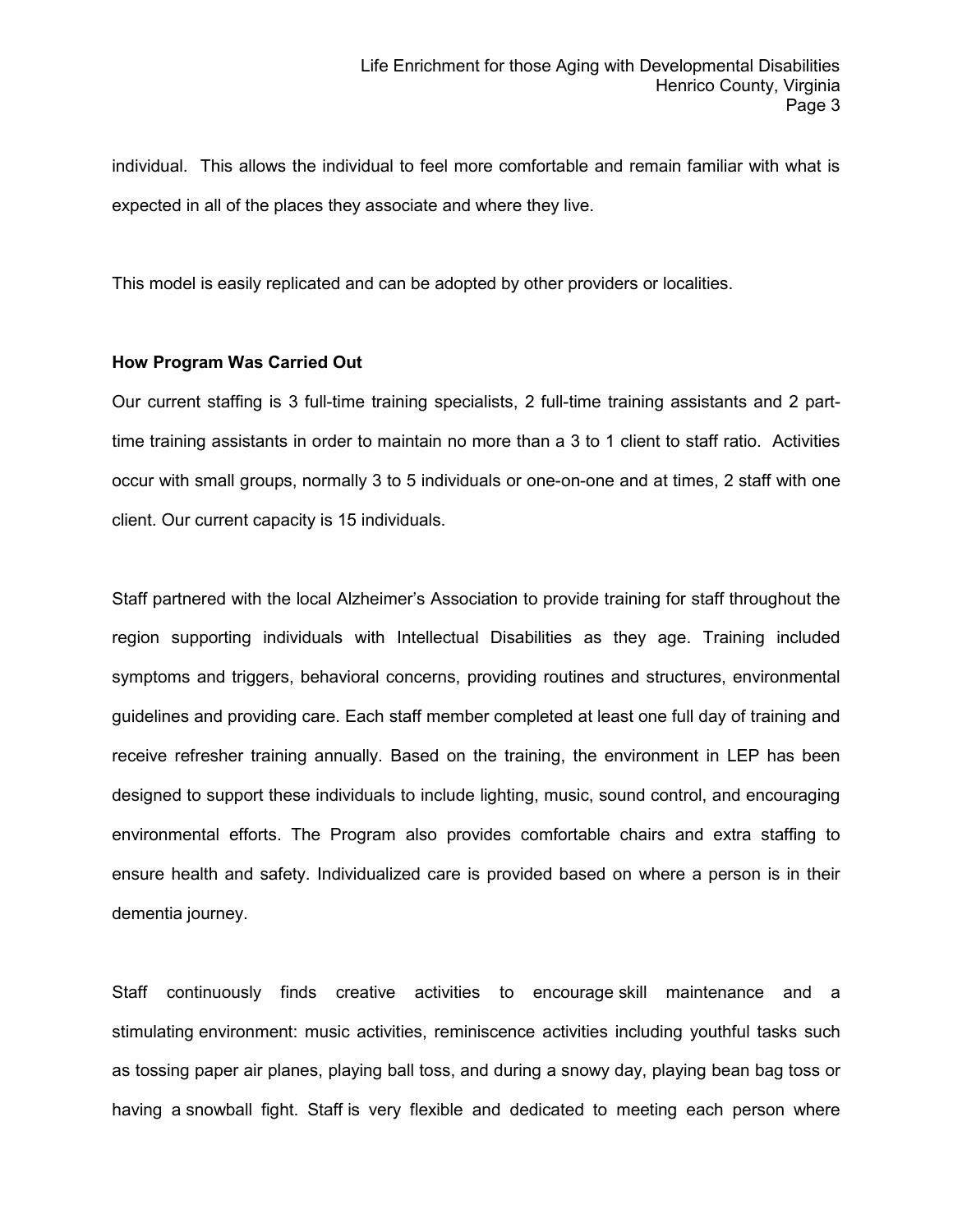they are in the moment. This includes keeping in contact with care givers and family members to help plan the best and most efficient way to help a person through the progression of their disease, including accommodating a shortened schedule when it becomes apparent that a full day is too taxing for individuals who may become confused when tired. Individuals are supported to maintain their connection to their community through outings that invoke a sense of joy and reminiscence (going out to eat with friends, buying items).

Individuals who were already in the program began to show signs of engagement. We offered others the opportunity to participate and over the dedicated course of two years, have developed the current situations and activities. Barriers are overcome such as providing red plates to encourage eating, assisting with getting individuals on and off of vans when they feel unsure, being creative about where individuals go in the community to accommodate visual processing issues. Program activities in the center may include work (generally for short periods of time), crafts, exercise, skill building such as word matching and name recognition, problem solving skills such as following more than one step directions and peer recognition are often the focus of games played. Activities involving music are often used to engage individuals in their surroundings. Music and videos are often used as a means of reminiscing and maintaining understanding of the current day. Community activities may be similar to those in other programs but are generally more individualized and of short duration -under 1 hour, and include leisure activities, completion of personal errands, participation in local events, and exposure to favored community activities. For some, volunteering with local organizations has also been found to be helpful.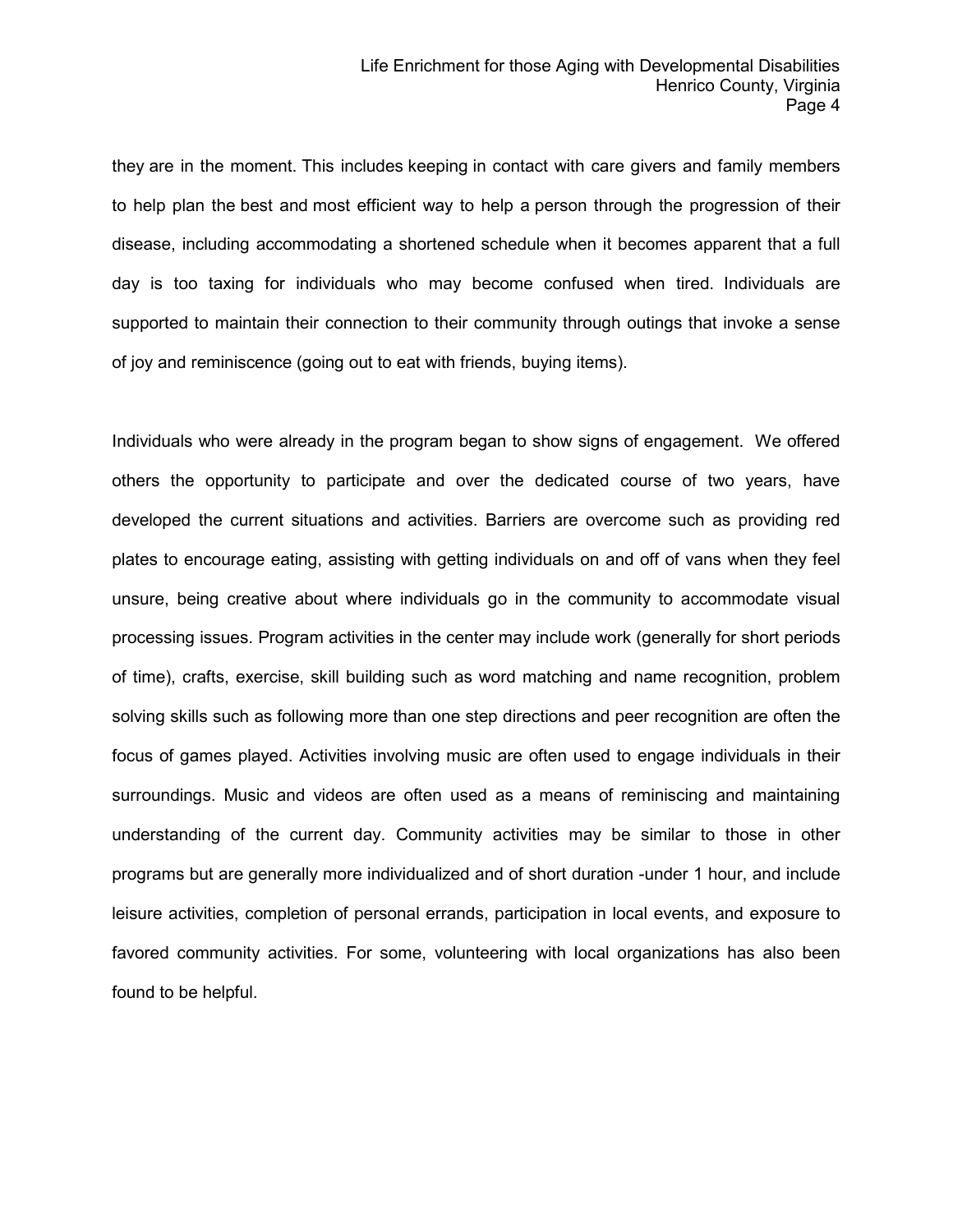#### **Financing and Staffing**

Since we took an existing program and changed the focus, there was no start up costs or outstanding capital costs. The costs of the program are demonstrated below. There may be additional costs depending on the needs of the program. For example, the need for a Hoyer lift to assist changing an individual and allowing them to be out of their wheelchair for 45 minutes each day. Hoyer lifts costs between \$3,000 and \$4,500, depending on the style. We also have a changing table which, if purchased new, could cost between \$2,000 and \$3,000.

For intentional programming, we have included a budget for client activities which allows us to pay for expenses incurred when joining community activities. These activities could include admission fees to museum exhibits, coffee and donuts when visiting coffee shops, purchases at thrift stores or collectable shops or other community activities of choice. Generally individual expenses are kept under \$10.00 per month per person. If a person can pay, they are asked to contribute towards personal purchases. Having this in the budget assures that no one is denied services based on their ability to pay. The primary cost is staffing.

Salaries FT \$202,633

PT 15,000

Benefits 86,896

Operating budget including cell phones for community activities, travel and staff training, food, client activities, program supplies and miscellaneous, expenses such as admission costs for staff, parking, tolls.

Operating Budget 3,200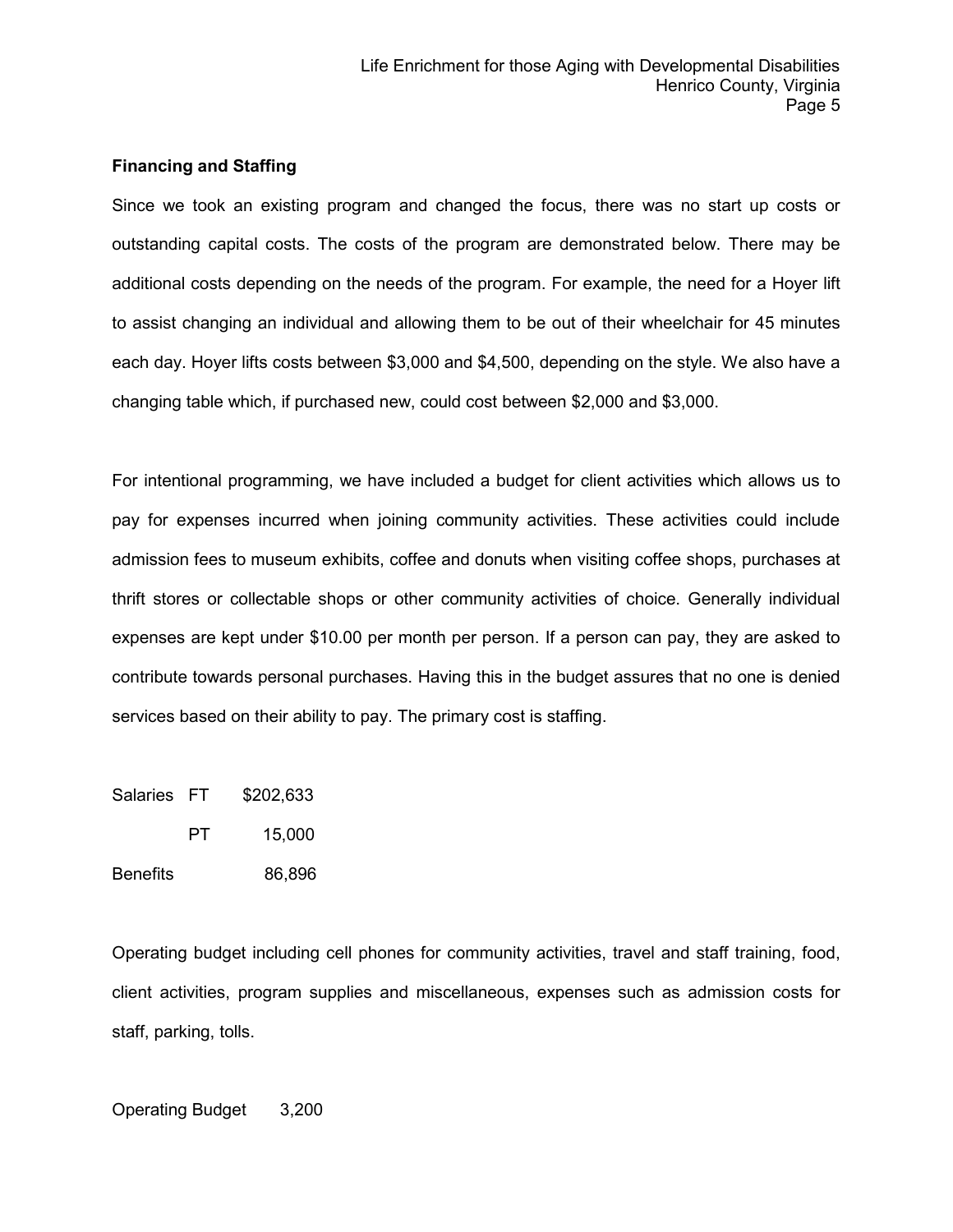Total expenditures - \$307,745.

#### **Program Results**

Outcome measures were monitored for the last two fiscal years. Building staff competency was the first outcome achieved with all staff having completed competency based training and continued learning on a quarterly basis.

The next outcome increased the types of activities and generated new and better ways of engaging the individuals. This outcome produced at least two new activities each quarter.

Additional outcomes were more personal to each individual. Three individuals were able to remain in the program until they went into hospice care. Three individuals transferred from the work program to enjoy the quieter setting while still working part time each week. Two individuals have increased their ability to communicate because of the more individualized, specific interventions in the quieter setting with more targeted activities. Success is in the stories. One individual demonstrated signs of "sundowning" or late day confusion. If someone has dementia, their confusion and agitation may get worse later in the day. For this individual, these symptoms began after lunch. Staff began planning calming events with him, showing him pictures of people and places, he is familiar with and worked with his team for a reduced schedule. Another individual had medical issues which precipitated his staying home from the program. As he improved, staff worked with his group home staff for visits and gradual return to the program to assist in his transition.

Two stories stand out to demonstrate the value of this program and the continued need for it.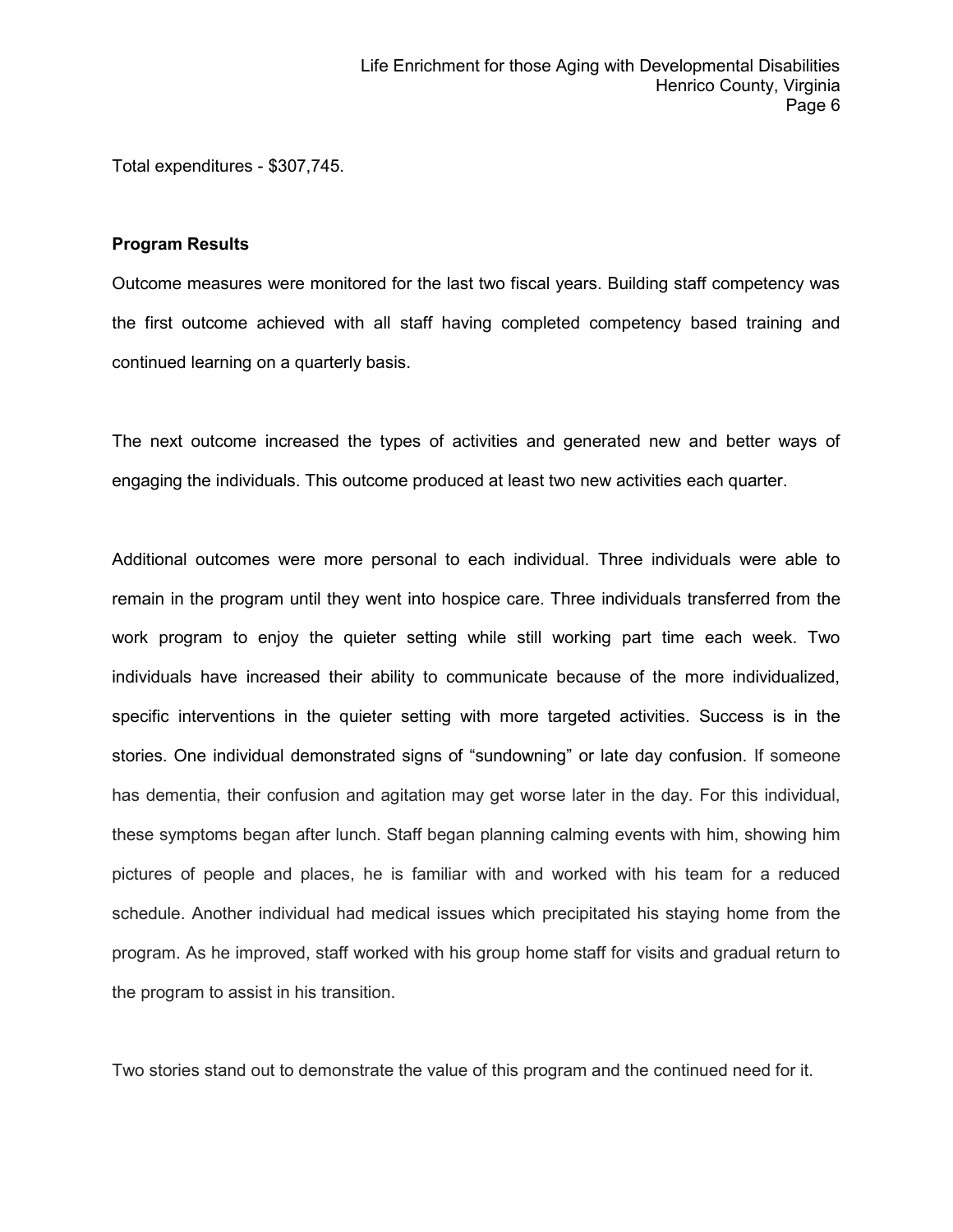BS was demonstrating a decline due to dementia in his work program. He would get confused, angry and at times, seemed scared. He was offered the opportunity to spend time in both the LEP program and his vocational program. After about a month, his behavior demonstrated his preference for LEP by reporting there each morning. Staff have been committed to ensuring BS continues to have the opportunity 2 - 3 times per week to complete the paid tasks he enjoys which offers extra support in the vocational program. His day has been individualized by going to his preferred places in the community, enjoying his Elvis Presley music, and playing his harmonica at a local Assisted Living Facility – all of which continues to help him retain his work skills and the relationships with his peers and staff he has built over the years.

KG came to LEP over a year ago. When he arrived, he was recovering from hip surgery and had not been an active participant in his physical therapy. He arrived with a walker and an unwillingness to do his exercises because they were boring. Staff worked with him little by little to increase his stamina and confidence by using games and fun activities to get him started. He is a jokester and loves having fun. When he first started going out in the community, he was going out for a cup of coffee on very short walks. As time went on, he went to other places and was able to walk behind a shopping cart as part of the experience. As he began to walk further distances, staff encouraged him to push his limits by going to an art gallery. One gallery was the Virginia Museum of Fine Arts, where he noticed the special exhibition on African masks. He walked all the way to the back far side of the museum, watched a film, and had long conversations with staff. KG began to use American Sign Language (ASL) rather than his own dialect of signs and gestures, something that had been unsuccessfully tried in the past when done in a "classroom" format. As he became more mobile, he has increased his activities. KG has gone to Feed More (the local food bank) to assist with taking backpacks to Falling Creek Elementary School to help children have meals on the weekends. His ability to move has been